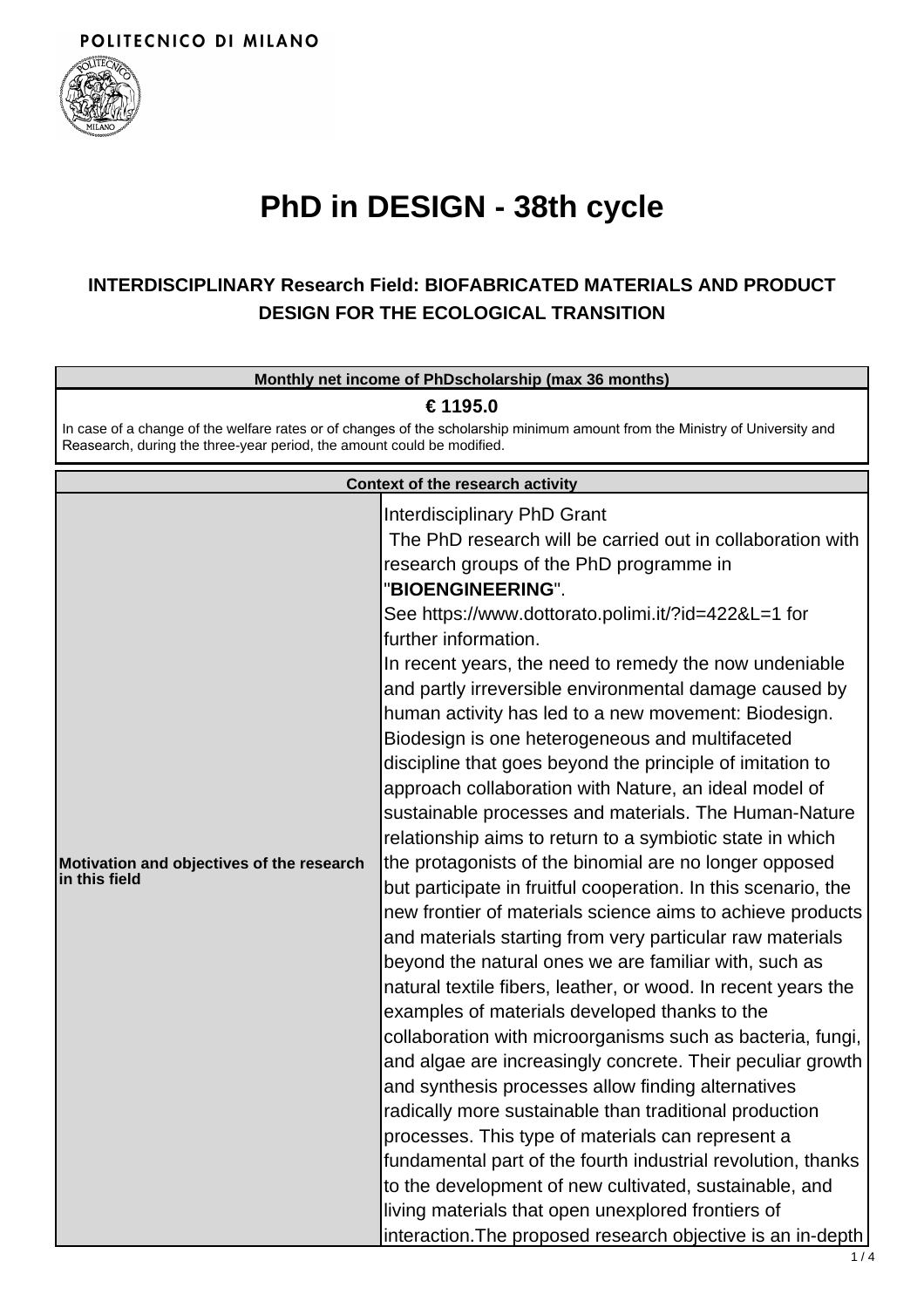

|                                                                                        | investigation of these materials across the various sector's<br>applications to draw up state of art, identify its limits and<br>potential, and investigate the possibility of proposing new<br>ones. The project aims to integrate two different<br>approaches towards bio-manufactured materials: a design<br>-driven approach, where the materials are developed<br>thanks to experimentation that starts from the design, and<br>one more traditionally linked to the science of materials,<br>and in particular to the study of their property-structure<br>relationships.                                                                                                                                                                                                                                                                                                                                                                                                                                                                                                 |
|----------------------------------------------------------------------------------------|---------------------------------------------------------------------------------------------------------------------------------------------------------------------------------------------------------------------------------------------------------------------------------------------------------------------------------------------------------------------------------------------------------------------------------------------------------------------------------------------------------------------------------------------------------------------------------------------------------------------------------------------------------------------------------------------------------------------------------------------------------------------------------------------------------------------------------------------------------------------------------------------------------------------------------------------------------------------------------------------------------------------------------------------------------------------------------|
| Methods and techniques that will be<br>developed and used to carry out the<br>research | The proposed project starts from the observation that, in<br>addition to much of the terminology, Product Design and<br>Bioengineering also share different biomaterials-related<br>topics and some of the materials proposed have also<br>been studied as materials for the biomedical applications.<br>An example is the hydrogels extracted from algae, one of<br>the most widely materials used for the encapsulation of<br>viable cells. On the other hand, knowledge acquired in the<br>engineering sector regarding characterization methods,<br>property control and transformation technologies<br>represents a considerable asset for developing<br>sustainable and biological materials for design, essential<br>for the ecological transition of production systems in the<br>new industry. Thanks to the interdisciplinary team, it is<br>expected that the research will use the traditional tools of<br>desk research, the study of frameworks for understanding<br>the phenomenon, as well as laboratory activities to<br>support the development of materials. |
| <b>Educational objectives</b>                                                          | The research's innovative and characterizing aspect is<br>represented by the union of the skills of two disciplinary<br>fields. In the field of design, many research activities are<br>now based on the DIY-Materials approach (materials<br>developed by designers) and the Material Driven Design<br>approach, which provides guidelines for developing new<br>materials, up to a possible specific application suitable for<br>the material itself. Meanwhile, in the CMIC department,<br>several projects are dedicated to studying properties and<br>transforming nature-derived materials. Combining these<br>two currently independent activities can represent a new<br>concept of materials of biological origin with reduced                                                                                                                                                                                                                                                                                                                                         |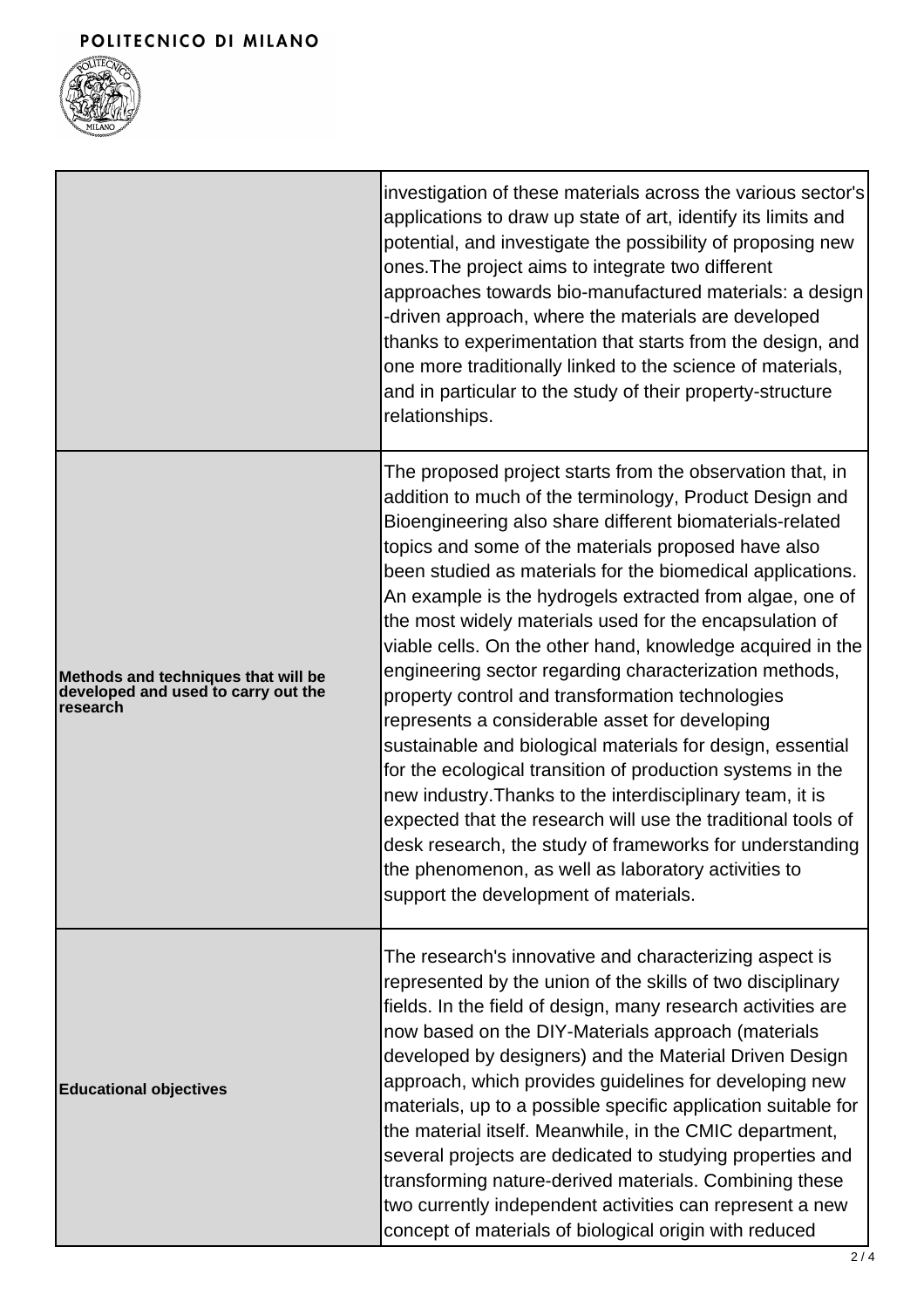

|                                   | impact. We aim ate developing materials capable of<br>integrating, as in a metabolic process, with the<br>environment and giving valid alternatives for tomorrow's<br>industry, as is already happening in some, still sparse,<br>realities.                                                                                                                                                                                                                                                                                                                                                                                                                                                                                                                                                                                                                                                                                                                             |
|-----------------------------------|--------------------------------------------------------------------------------------------------------------------------------------------------------------------------------------------------------------------------------------------------------------------------------------------------------------------------------------------------------------------------------------------------------------------------------------------------------------------------------------------------------------------------------------------------------------------------------------------------------------------------------------------------------------------------------------------------------------------------------------------------------------------------------------------------------------------------------------------------------------------------------------------------------------------------------------------------------------------------|
| Job opportunities                 | Thanks to this Ph.D. program, the student explores the<br>world of existing biomaterials, develop new ones and<br>study innovative possibilities of interaction with them. As<br>the Biodesign field is an increasingly growing sector, it is<br>reasonable to expect that professionals capable of such a<br>multifaceted approach will be highly demanded. After this<br>Ph.D., the candidate will be able to enter the world of<br>Industry 4.0 as a biomaterial designer or as a consultant<br>for companies looking for sustainable alternatives to their<br>current materials. The doctoral candidate will also have<br>the opportunity to continue his/her academic journey as<br>new sustainability-themed courses, are emerging every<br>day. As an example, the master's degree in Biodesign<br>founded in 2019 at UAL in London. She/he would also<br>have the skills to promote the foundation and<br>management of new laboratories dedicated to Biodesign. |
| Composition of the research group | 0 Full Professors<br>2 Associated Professors<br>0 Assistant Professors<br>1 PhD Students                                                                                                                                                                                                                                                                                                                                                                                                                                                                                                                                                                                                                                                                                                                                                                                                                                                                                 |
| Name of the research directors    | Valentina Rognoli                                                                                                                                                                                                                                                                                                                                                                                                                                                                                                                                                                                                                                                                                                                                                                                                                                                                                                                                                        |

## **Contacts**

valentina.rognoli@polimi.it 02.2399.7838 www.dipartimentodesign.polimi.it www.lenslab.polimi.it www.materialsexperiencelab.com www.diy-materials.com www.materialdesigners.org

**Additional support - Financial aid per PhD student per year (gross amount)**